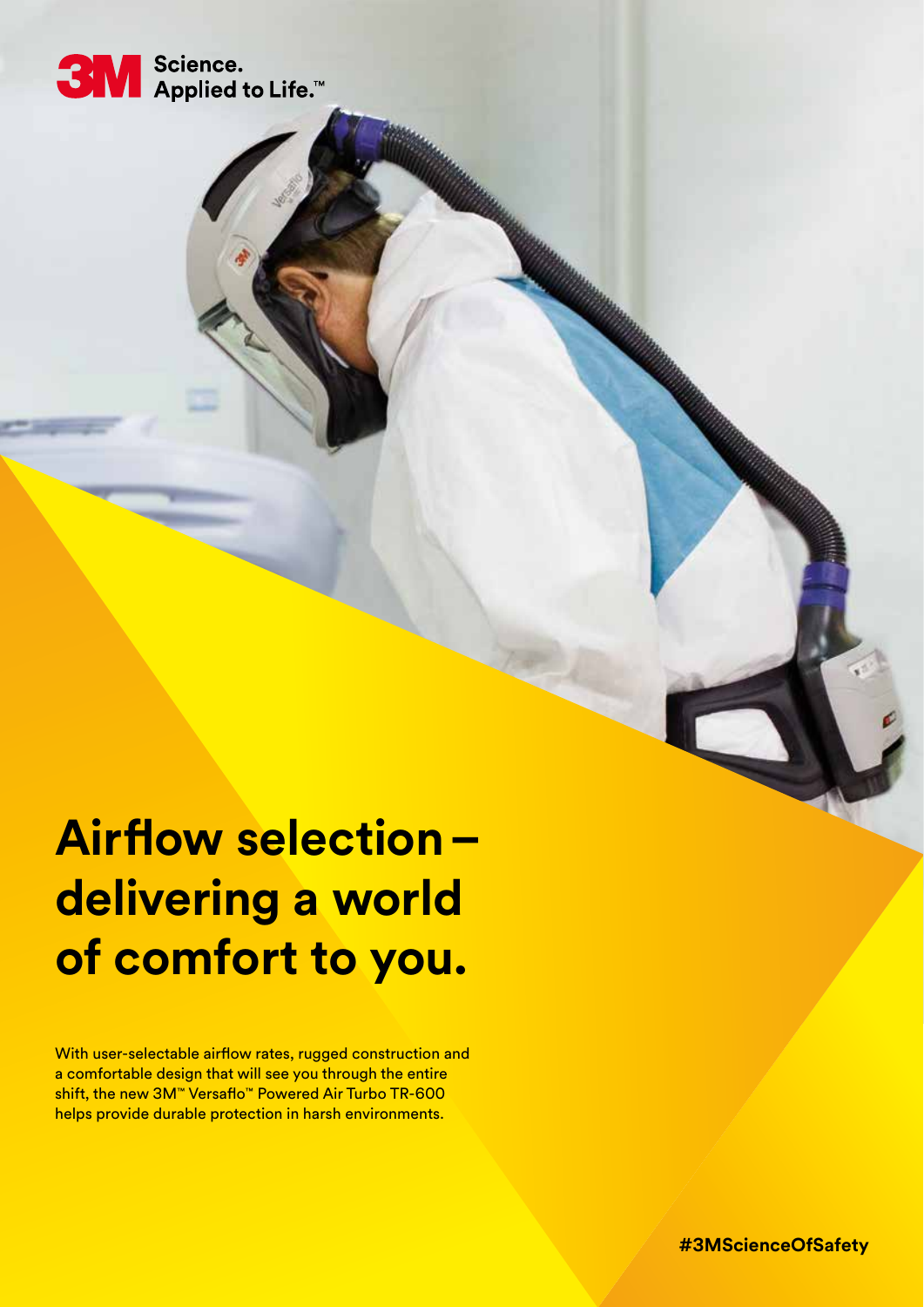## **The New 3M™ Versaflo™ Powered Air Turbo TR-600**

Thanks to comprehensive research and an in-depth understanding of your needs, we created the most advanced, versatile solution yet. Simply put: It's designed to help make breathing and working easier.

#### **Protection**

The evolutionary 3M™ Versaflo™ Powered Air Turbo TR-600 delivers protection, comfort and performance with a lithium-ion battery, adjustable airflow options and an expanded range of filters for protection against hazards such as particulates, organic vapours and acid gases. All this, with the compatibility of the 3M™ Versaflo™ Respirator Systems family of products offering integrated protection for eye, head, face, skin and respiratory protection, depending on the headtop.

#### **Versatility**

Because every work environment presents a unique set of needs and challenges, customised solutions are a must. The TR-600 is designed to be compatible with multiple configurations of headtops, breathing tubes, batteries, filters and more. Choose a system configuration that meets your prioritised needs, addressing comfort, cost and performance.

#### **Endurance**

The 3M™ Versaflo™ Powered Air Turbo TR-600 is equipped with two battery options that are more efficient and intuitive than ever. TR-600 batteries have a long run time and short charging time, which ultimately reduce the user's downtime. The TR-600 battery has intuitive charge-level indicators and user interface to help make sure you're prepared and getting the most out of the battery.

- LED status lights for battery charge on both the battery and the turbo
- Low-battery warnings, including vibratory, audible and visual alarms
- Provides approximately 15 minutes of warning prior to automatic lowbattery shutdown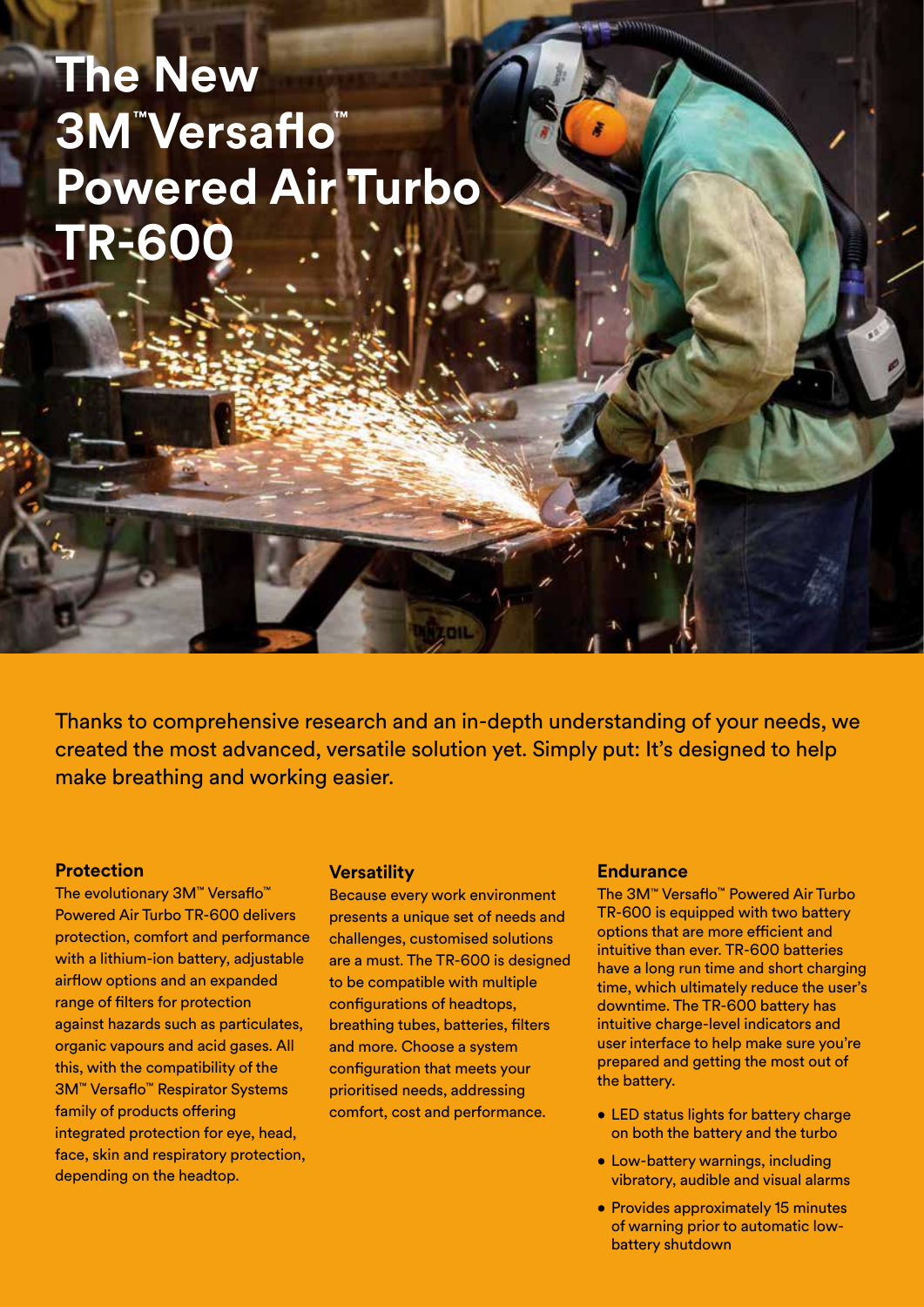### **Convenient ways to buy**

#### **Comfort**

Our powered air respirator systems endure heavy use and long wear time. Workers need a system that keeps them comfortable and protected for their work day. The robust and ergonomically designed 3M™ Versaflo™ Powered Air Turbo TR-600 has been thoughtfully engineered to maximise comfort — even for the longest shifts.

- Multiple airflow rate options for user comfort
- Ergonomically designed to fit close to the body and allow for greater movement in tight work spaces
- Multiple belt size adjustments for proper fit and comfort
- Belt designed with flexible air channels to minimise heat buildup

#### **Ease of Use**

The 3M™ Versaflo™ Powered Air Turbo TR-600 features a user-friendly design with intuitive, coloured interactive touch points and vibratory, audible and visual low-flow and lowbattery indicators. This robust product, with its smooth surface, is quick and easy to clean.

- Battery charge and particulate filter loading status indicators
- Low-flow and low-battery alarms
- Tight fitting facepiece option with automatic air flow adjustment
- Easy tool-free maintenance
- Colour indicated touch points
- Inlet plugs for full submersion and clean-up, meets IP54 and IP67 ratings for use in decontamination shower and temporary submersion when used with cleaning and storage plugs.
- Pre-calibration makes product ready to use, directly out of the box

#### ▶ 1 | Starter Kit

3M™ Versaflo™ Powered Air Turbo Starter Kit TR-619A 3M Code 70071697000 includes:

- • TR-602E Turbo (includes 2 x Spark Arrestors & Air Filter Indicator)
- Easy Clean Belt
- High Capacity Battery
- Single Station Battery Charger
- BT-30 length adjusting tube



#### **2** | **Total Customisation**

If you need full customisation of your 3M™ Versaflo™ Powered Air Turbo TR-600 system, you can purchase all components separately (see tables on next page).